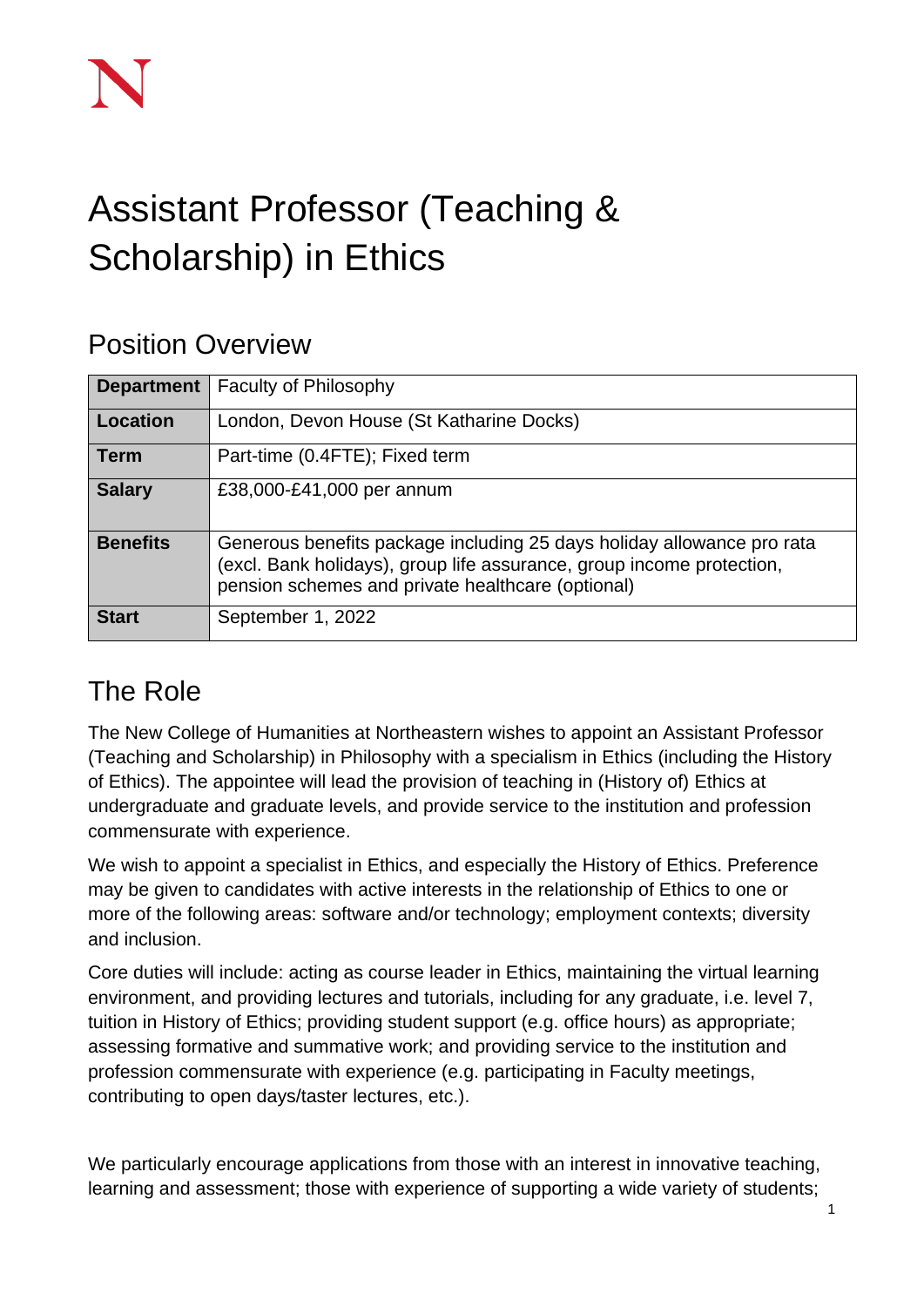and those belonging to groups underrepresented in UK higher education. We are open to appointing on a reduced fraction/job-share basis subject to our business needs.

## **Department**

The Faculty of Philosophy at NCH encompasses computer/data science and psychology, providing ample opportunities for interdisciplinary collaboration. It runs successful programmes at both undergraduate and taught postgraduate levels, including at the intersection of philosophy and AI. The Faculty maintains close connections with colleagues across the global network of Northeastern University, and hosts the Philosophy Research Seminar, and the Cognitive Science Research Group.

## About the College

Founded in 2012, New College of the Humanities has established itself as a prestigious higher education institution based in the heart of London. After becoming part of Northeastern University's global network in early 2019, the College has undergone a period of rapid growth, having been granted Taught Degree Awarding Powers in February 2020 and moved to a new, state-of-the-art campus in 2021. NCH continues to grow further expanding its student cohort, courses, network and opportunities.

# Additional Information

### **Enquiries**

Informal enquiries may be made to the Associate Head for Philosophy, Dr Christoph Schuringa (christoph.schuringa@nchlondon.ac.uk). However, all applications must be made in accordance with the application process specified.

## Application Process

Applications should be made via [this link](https://share.hsforms.com/1p3G6XPo_QD-X7V9aRnSTYQ2peji) by 20:00 on 6<sup>th</sup> July 2022. Please reference your application "ETH622".

Please ensure that your application includes a CV and **dossier** (alternatively, an equivalent cover letter) that sets out concisely and in ways relevant to this role: (a) your achievements and challenges in the last 12-months, and in your career to-date, in education; (b) what your priorities would be in performing the advertised role; (c) what your objectives are for your future career; (d) a statement of your approach to education. You may use bullet points if you wish. You can consult our academic job description [here.](https://drive.google.com/file/d/1I7F9QYlufh2BJ2XJmqaqAl4whnWpvObW/view?usp=sharing)

Participation in the equal opportunities section is encouraged, but voluntary. Applications are welcome from all sections of the community and will be judged on merit alone. We